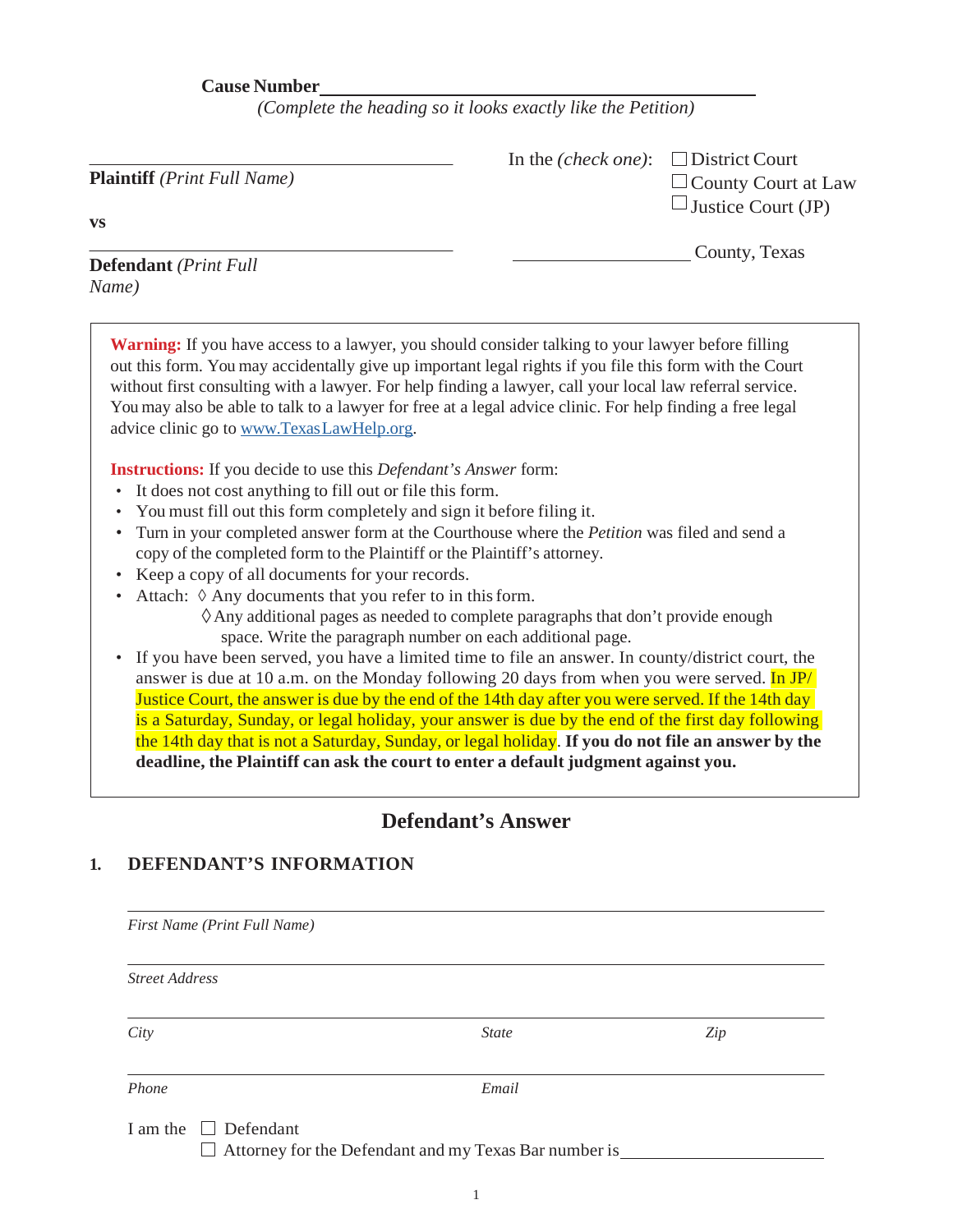## **2. ANSWER**

### **General Denial: I deny all of the Plaintiff's allegations in this complaint or petition. I request notice of all hearings in this case.**

*Note: Entering a general denial does not prevent you from raising other defenses at trial. Texas Rules of Civil Procedure Rule 502.2(b)).*

#### **3. SPECIFIC PLEAS MADE UNDER PENALTY OF PERJURY**

*This section may not apply to everyone. Read the full list to determine if it applies to you. If you check any plea below, be sure to also complete Section 6. Read Texas Rules of Civil Procedure Rule 93 for a complete list of specific pleas that must be verified or made under the penalty of perjury.*

## **The plaintiff does not have the legal capacity to sue or the defendant does not have the legal capacity to be sued.**

*• The plaintiff does not legally own the debt.*

# **The plaintiff is not entitled to recover in the capacity in which he sues, or the defendant is not liable in the capacity in which he is sued.**

- *• The account is not my account.*
- *• I am not the person who incurred the debt.*
- *• I did not authorize the charges on the account.*
- *• No contract was ever signed between me and the plaintiff.*

## **There is another suit pending in this State between the same parties involving the same claim.**

*• I have already been sued by the same party for the same debt.*

## **There is a defect of parties, plaintiff or defendant.**

- *• I am not the person who incurred the debt.*
- *• I am not the person who placed charges on the account.*

**Denial of the execution by himself or by his authority of any instrument in writing, upon which any pleading is founded, in whole or in part and charged to have been executed by him or by his authority, and not alleged to be lost or destroyed.**

*• The debt is based on a contract that I did not sign or otherwise agree to.*

# **A written instrument upon which a pleading is founded is without consideration, or that the consideration of the same has failed in whole or in part.**

*• I did not receive anything in exchange for signing the contract on which the debt is based.*

# **A denial of an account which is the foundation of the plaintiff's action**

- *• The account is not my account.*
- *• I did not authorize any charges to the account.*

**A contract sued upon is usurious. Unless such plea is filed, no evidence of usurious interest as a defense shall be received.**

*• The contract that the debt is based on includes illegal or extremely high interestrates.*

# **Upon information and belief, I am unable to determine whether the transfer of debt was correctly executed and is genuine.**

- *• Plaintiff has not proven that it can legally collect this debt.*
- *• Plaintiff has not proven that it owns this debt.*
- *• Plaintiff cannot use only parts of a document to prove it owns the debt, but must introduce the entire document.*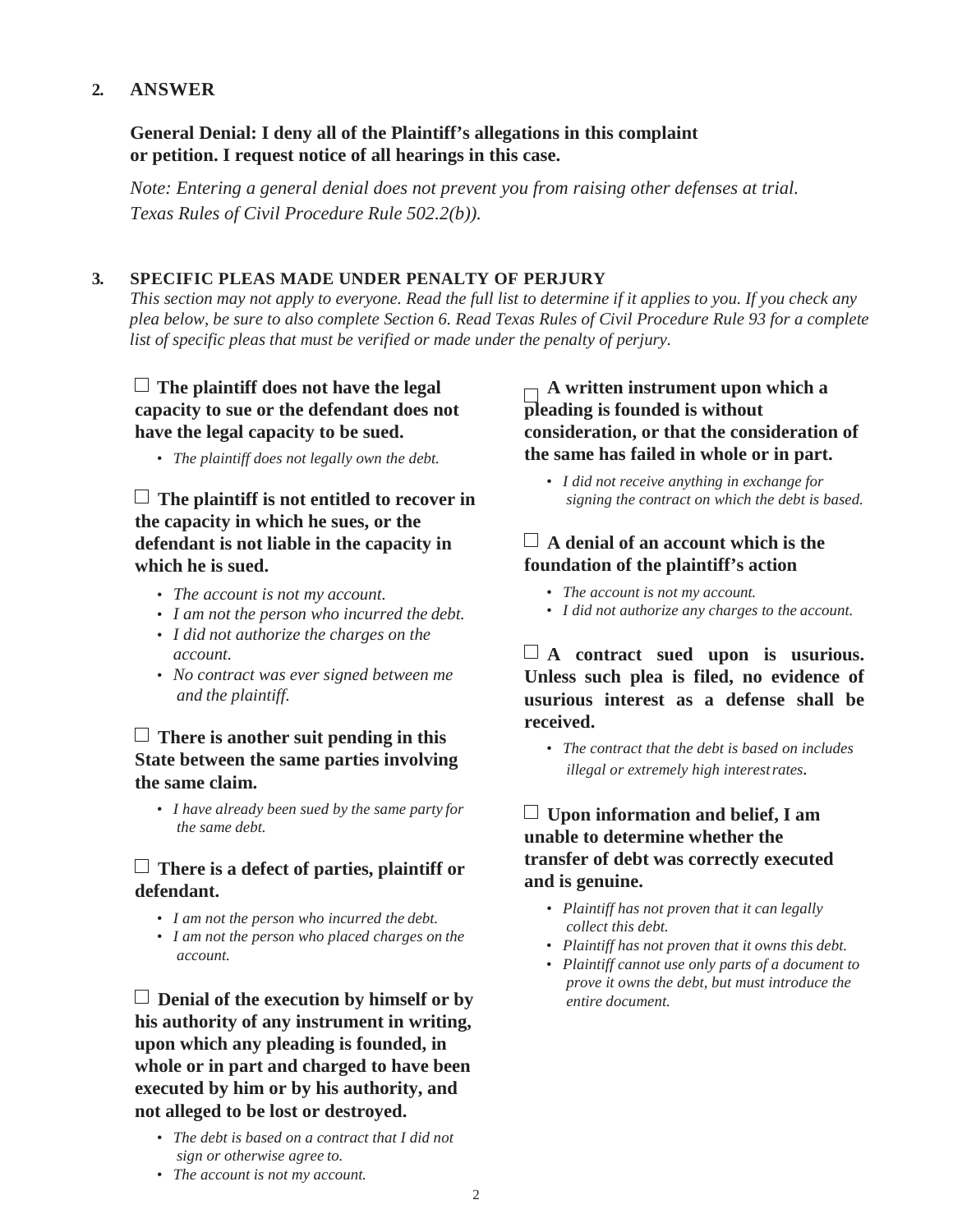#### **4. AFFIRMATIVE DEFENSES**

*This section may not apply to everyone. Read the full list to determine if it applies to you. If you check any plea below, be sure to also complete Section 6. Read Texas Rules of Civil Procedure Rule 94 for a list of affirmative defenses. Ask a lawyer which affirmative defenses apply to your case.*

*Note: An affirmative defense is an independent reason that the Plaintiff should not win the lawsuit. If an affirmative defense is successful you could win the lawsuit, even if what the Plaintiff says is true. If you file an answer and do not claim an affirmative defense, you may not be able to claim the defense later. A few specific examples of when the* particular defense may arise can be found in italics below the defense category. Further explanation of each affirma*tive defense can be found at https://texaslawhelp.org/resource/affirmative-defenses-guide-information-and-examples.*

## **payment**

*• The debt has been paid in full or excused. (Fill out payment information below)*

I already paid the debt sued for.

|                     | $I$ paid $\frac{S}{I}$ |  |  |
|---------------------|------------------------|--|--|
| to                  |                        |  |  |
| $\mathbf{on}$       |                        |  |  |
|                     | (data)                 |  |  |
| (check, cash, etc.) |                        |  |  |

#### **statute of limitations**

*• The debt is more than 4 years old (i.e. the debt is more than 4 years past due).*

#### **The complaint fails to state a claim on which relief can be granted.**

*• The complaint does not state why they are entitled to collect any money from me.*

#### **accord and satisfaction**

*• I paid an amount of money less than the amount the plaintiff is asking for and that amount was accepted as satisfying the debt.*

#### **arbitration and award**

*• This dispute has previously been decided in arbitration.*

#### **contributory negligence**

- *• After taking my property, the creditor or its representatives did not sell the property ina commercially reasonable manner.*
- *• After taking my property, the creditor or its representatives did not give me proper notice (i.e. did not tell me) of the date, time, and place of sale.*
- *• The creditor failed to mitigate damages (i.e. the creditor failed to take actions to protect itself and/or minimize the amount of the alleged debt).*

#### **discharge in bankruptcy**

- *• This debt has been discharged in bankruptcy.*
- *• Check this box if you filed bankruptcy after you got this debt and the debt was included in your bankruptcy case.*

#### **duress**

- *• The creditor physically forced me to agree to the contract.*
- *• The creditor threatened me in order to get me to agree to the contract.*

### **estoppel**

- *• I relied on a statement that the debt was paid and that no further payments were required.*
- *• I was a cosigner but was not informed of my rights as a cosigner.*

#### **failure of consideration**

- *• I never received the goods and/or services thatI was promised in exchange for the debt.*
- *• The products and/or services I was promised in exchange for the debt were defective or unacceptable.*
- *• The debt is based on a contract for which I did not receive anything in exchange.*
- *• The debt is based on a contract that I did not sign or otherwise agree to.*

### **fraud**

*• The creditor lied to me or tricked me to get me to agree to the contract that the debt is based on.*

### **illegality**

*• The debt is based on a contract that is illegal.*

#### **laches**

*• The creditor unreasonably delayed in bringing the claims against me and the delay made it more difficult for me to assert my rights or defenses.*

#### **(List of Affirmative Defenses continued on page 4)**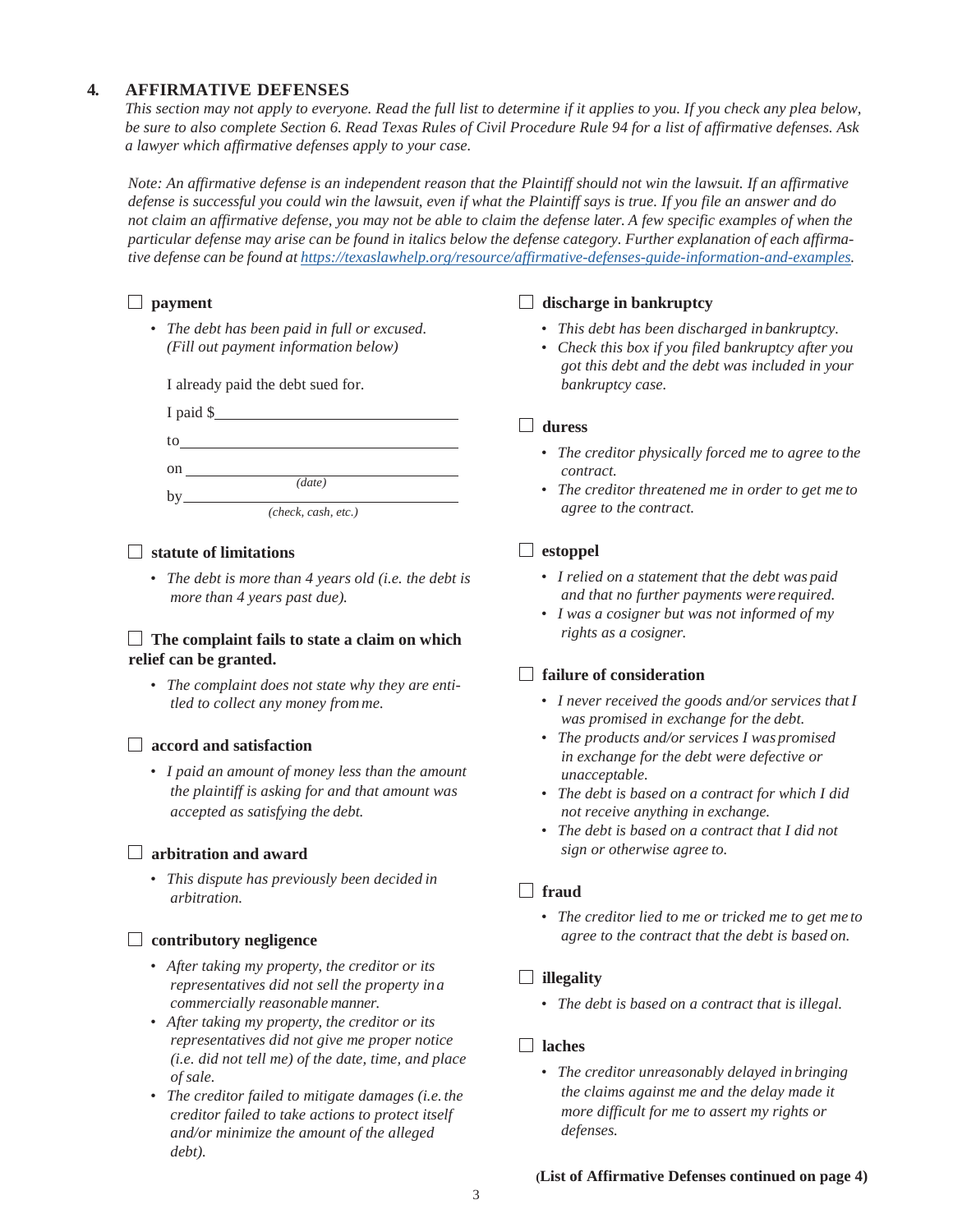#### **(Affirmative Defenses cont'd from page 3)**

### **release**

- *• I previously paid the debt in full.*
- *• I paid an amount of money less than the amount the plaintiff is asking for and that amount was accepted as satisfying the debt.*
- *• I legally cancelled the contract and do not owe anything.*
- *• The creditor cancelled the contract and is not entitled to payment.*

**res judicata**

*• Another court has already decided the issuesin this complaint.*

### **waiver**

*• The creditor gave up his rights, either orally orin writing, to bring charges against me.*

**I reserve the right to file an Amended Defendant's Answer with the Court to plead additional verified pleas, affirmative defensives and claims, cross-claims or third-party claims, as applicable, after further investigation and discovery.**

# **5. REQUEST FOR JUDGMENT**

*You can also add anything in the blanks below.*

□ **I ask the court to dismiss the Complaint with prejudice.** □ **I ask the court to award me attorney fees and court costs.** □ **I ask the Plaintiff take nothing from this lawsuit.**

□ **I also ask for such relief as the court finds equitable and just.**

Respectfully submitted,

Date Sign her<del>e></del> <u>National</u> Sign here→ <u>Date</u>

Typed or Printed Name

 $\Box$  I understand that I must let the Court, the Plaintiff's lawyer (or the Plaintiff if the Plaintiff does not have a lawyer), and any other party or lawyer in this case know in writing if my mailing address or email address (listed on page 1) changes during this case.